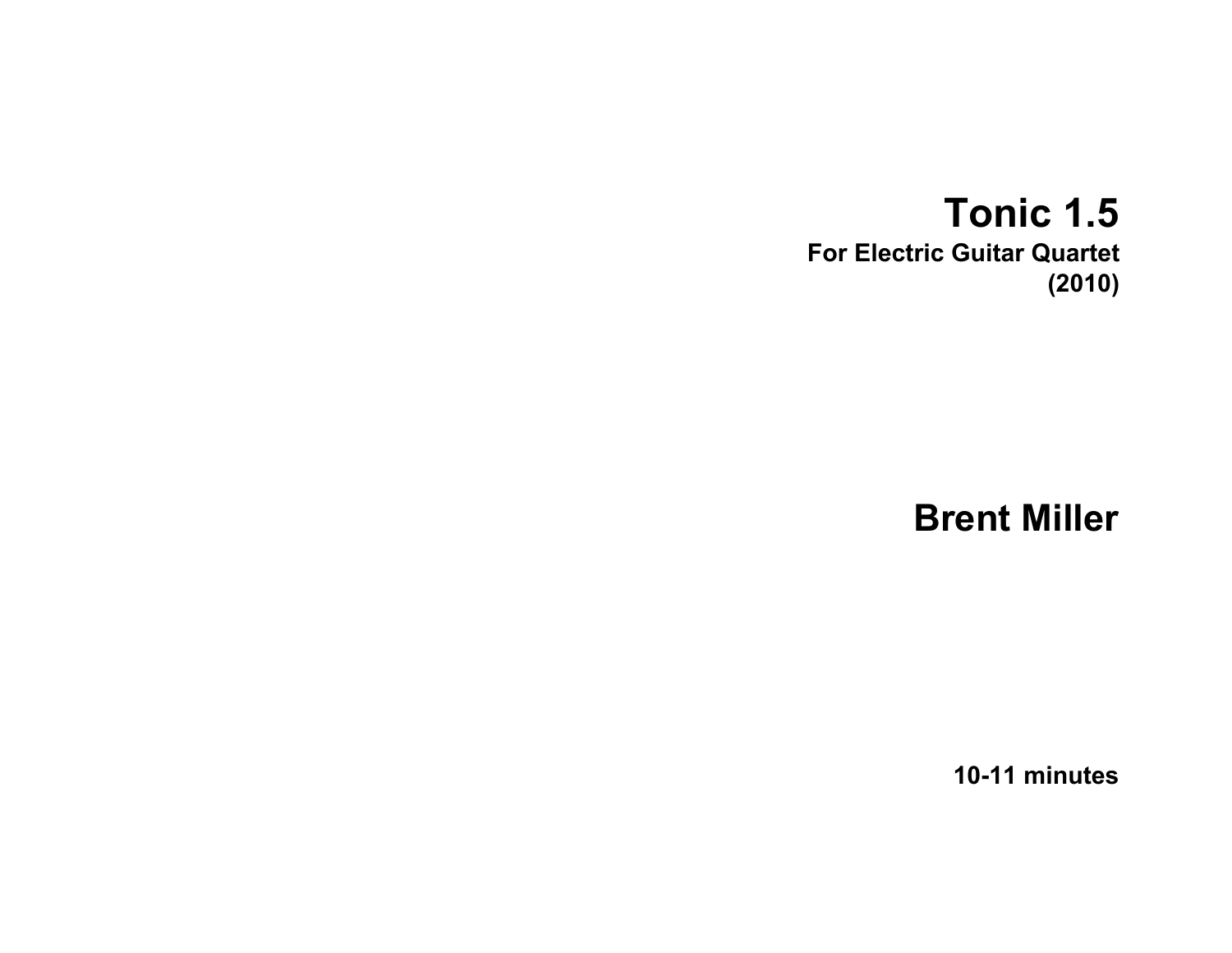## **Tonic 1.5** For Electric Guitar Quartet (2010)

**Tonic 1.5** is the result of several "Tonic" experiments that I did in the summer of 2010. At the time I was playing regularly with two other friends that played guitar, and we brought in small pieces to read every week. This laboratory was an invaluable tool for expanding my comfort zone, as I could take a chance and get instant feedback, whether it was unusual forms of notation or aleatoric structures. Slowly but surely, the failures disappeared, leaving a series of pieces for three electric guitars. **Tonic 1.5** develops ideas that were explored in Tonics #1 and #2.

**Brent Miller** (b. 1978) is a composer and a performer based in San Francisco, CA. He studied composition at the University of Arkansas with Robert Mueller (undergraduate) and University of Missouri-Kansas City with James Mobberley and Paul Rudy (masters). Recent projects include works for violinist Eric km Clark, Dither Electric Guitar Quartet, and the Navitas Ensemble. Brent is a founding member of The Collected, a group of nationally active composers committed to advancing the publicity of recent music produced by living musicians.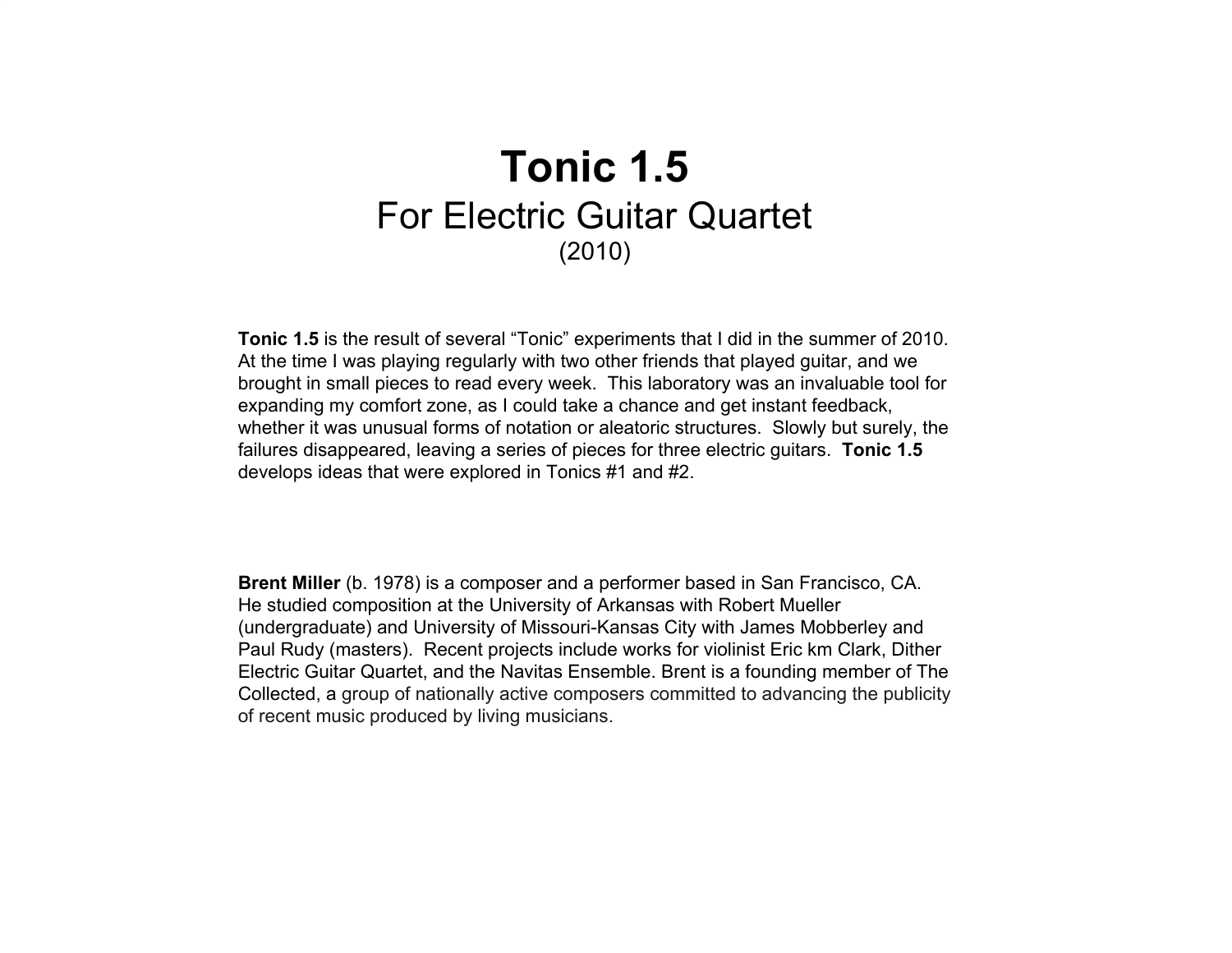### **Tonic 1.5**

# Score **Score for four electric guitars**

#### **Brent Miller**